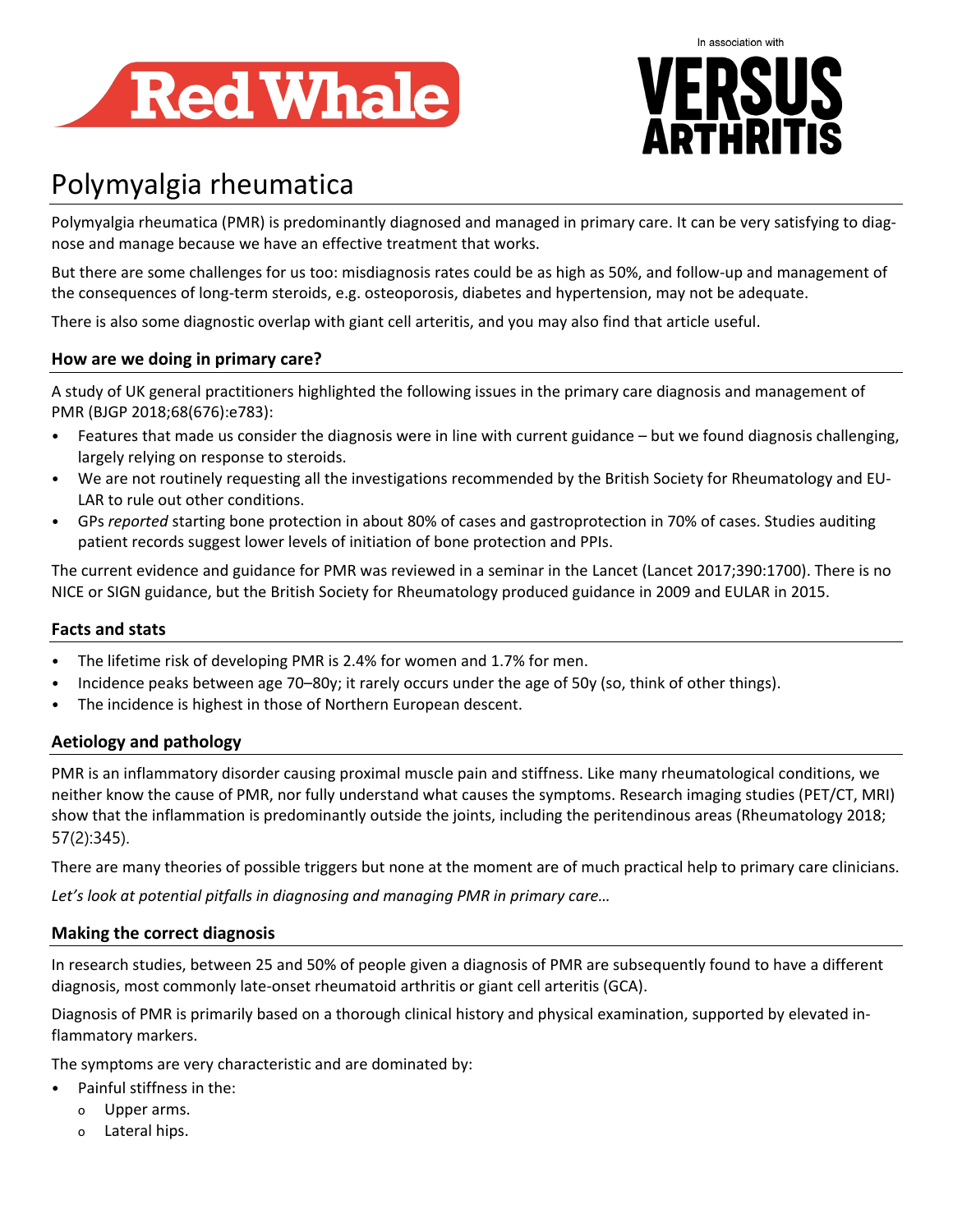- o Buttocks.
- o Thighs.
- Pain eases off over the first few hours of the morning.
- Some patients describe all-over stiffness that lasts all day.
- Typical functional impact of difficulty getting out of bed, turning in bed and getting up from a chair due to stiffness (interestingly, some qualitative studies suggest that patients may describe symptoms in terms of disability, rather than localised symptoms).
- Feeling systemically unwell.

Physical examination is directed at excluding other diagnoses – particularly infection or cancer. If examined in the morning, patients may be very stiff on mobilising.

## **The most important thing if suspecting PMR is to evaluate at regular intervals for GCA as this may often accompany PMR or appear weeks, months or years later.**

If the diagnosis is unclear, refer to rheumatology.

# **Differential diagnoses**

Other conditions we should consider include:

- Active cancer.
- Infection.
- GCA.
- Inflammatory arthropathies, e.g. rheumatoid.
- SLE, myopathy, connective tissue disease.
- Local shoulder/hip conditions.
- Fibromyalgia/pain syndromes.
- Hypovitaminosis D: knee and thigh pain alone?
- Drug-induced myopathy statins.

*Ask yourself, are any of these more likely?*

# **Investigations**

*There has been great store set in a number of primary care journals over recent years in our 'failure' to collect the 'minimum data set' recommended in the 2015 EULAR guidelines (BJGP 2018;68(676):e783). However, interestingly, this is not a concept familiar to many rheumatologists; apparently, if we mentioned the 'minimum data set' in our referral letters, we would not be talking a common language!*

So, instead, we should use our clinical judgement to determine whether all of these tests are appropriate for the particular patient in front of us.

They are a pragmatic guide to screen for alternative explanations of symptoms and potential comorbidities that are important when we are considering long-term steroids:

#### **Investigations recommended by EULAR 2015**

After a full examination, do:

- Bloods: FBC, ESR, CRP, U&E, LFT, calcium, glucose/HbA1c, RhF, anti-CCP *(consider TFTs, creatine kinase, myeloma screen, vitamin D).*
- Urinalysis.
- Consider a CXR (if prominent systemic symptoms/smoker, etc.).

This is considered a 'minimum dataset' and should be documented at diagnosis.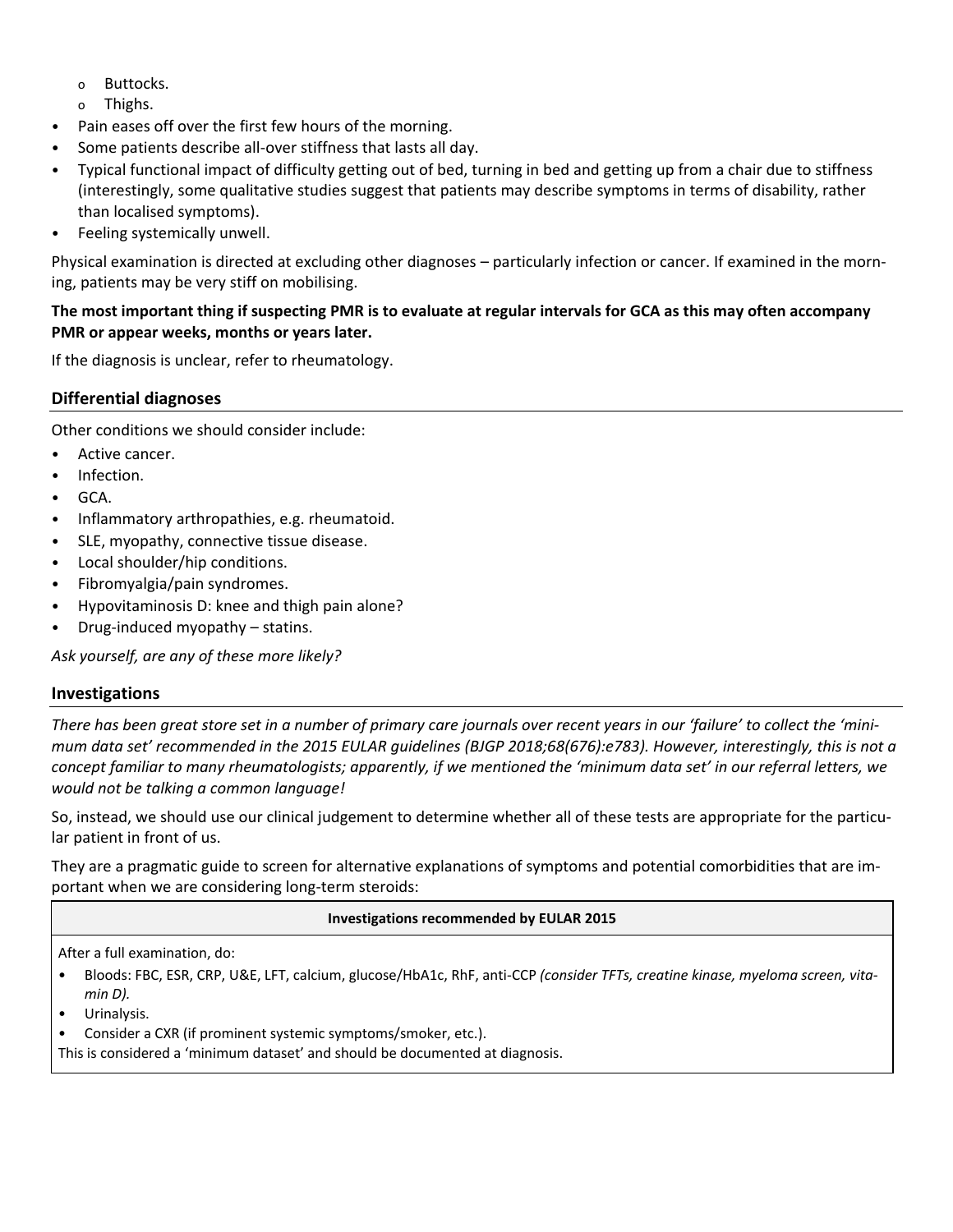# **PMR vs. GCA overlap: think PMR, think GCA**

Giant cell arteritis (GCA) is a large vessel vasculitis and a 'never miss' diagnosis because early treatment can prevent sight loss.

GCA and PMR are often concurrent and have some symptomatic overlap, and may be different facets of the same disease – but they are different in that they need different doses of steroids to achieve remission of symptoms:

- 50% of people with GCA exhibit PMR symptoms.
- 20% of people initially diagnosed with PMR have GCA.
- Imaging studies of patients with relapsing PMR frequently find evidence of GCA that is being partially masked by the steroid therapy.

So, each time we think 'could this be PMR?', we also need to think 'could this be GCA?' *(You may find the GCA article helpful).*

#### Specifically, check for:

| Symptoms suggestive of GCA |                                            | Signs suggestive of GCA |                                   |
|----------------------------|--------------------------------------------|-------------------------|-----------------------------------|
|                            | New-onset headache.                        |                         | Tender/thickened temporal artery. |
|                            | Scalp tenderness?                          |                         | Scalp tenderness.                 |
|                            | Jaw/tongue claudication (pain on chewing). |                         | Visual field defect.              |
|                            | Visual disturbance.                        |                         | Asymmetry of pulses.              |
|                            | Fever/weight loss/fatigue.                 |                         |                                   |
|                            | Limb claudication.                         |                         |                                   |

#### **No single sign, symptom or test is sufficient to rule GCA in or out, so if you suspect it clinically:**

- **Admit/refer immediately** people with possible GCA and visual disturbance for ophthalmology review IV steroids may be required.
- **Discuss same day** (usually with the rheumatology team) all those in whom we consider GCA a possible diagnosis.

#### **Who needs referral?**

The British Society for Rheumatology and RCP Guidelines (2010) and EULAR 2015 guidance recommend we should consider referral in people with suspected PMR if they:

- Are younger (<60y).
- Have a more chronic or atypical onset.
- Have an absence of typical symptoms.
- Have a normal or very high ESR/CRP (>100) *may suggest GCA or other pathology, e.g. late-onset rheumatoid*.
- Have incomplete/non-response to steroids.
- Have difficulty withdrawing steroids.

We should also discuss/refer as above if there are overlapping GCA symptoms.

#### **Treatment of PMR**

Treatment is with oral corticosteroids, usually prednisolone. There will usually be a good symptomatic response within 24–72h.

#### **Prior to starting steroids**

- Assess for comorbidities that may increase the risk of glucocorticoid-associated side-effects, e.g. hypertension, diabetes/prediabetes, obesity, osteoporosis, cataract or glaucoma.
- Review medications for drugs that may increase the risk of side-effects or toxicity from the steroids.

Presence of multiple comorbidities or interactions would lead us to trial a lower dose of prednisolone in the first instance, and to have a lower threshold for referral in the event that higher doses of steroids were needed to maintain remission or if relapses occur (for early consideration of steroid-sparing therapy).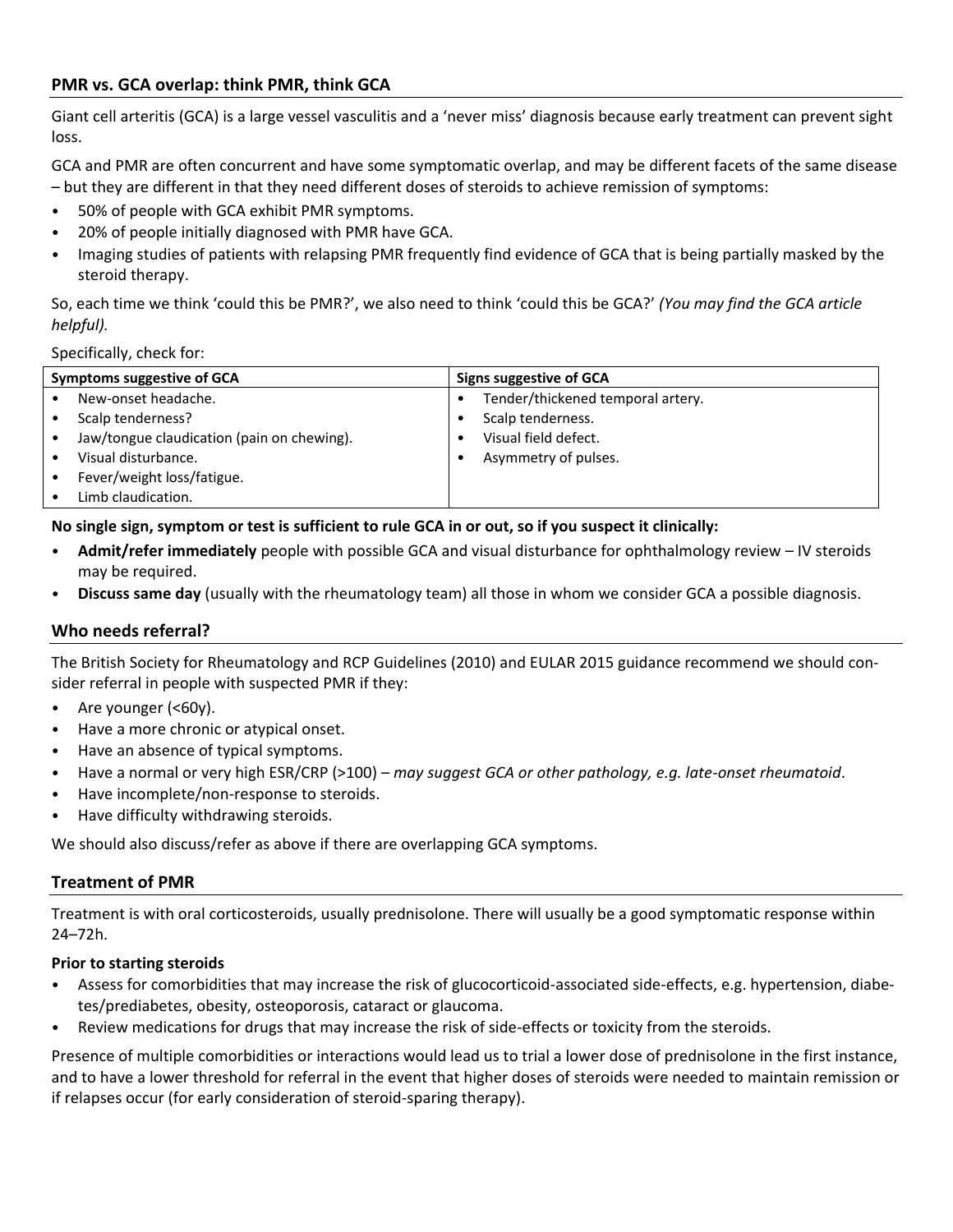#### **Starting steroids**

There is no 'best regimen' due to an absence of evidence. This is the regimen recommended by the EULAR 2015 guidance (Lancet 2017;390:1700):

- Start with 12.5–25mg prednisolone daily use the minimum effective dose.
- Maintain for 2–4 weeks.
- Taper gradually by 2.5mg every 4w until 10mg.
- After 1m of 10mg, reduce thereafter by 1mg each month.
- 3-monthly FBC, ESR/CRP, U&E and glucose are recommended *(a combination of HbA1c and a random glucose may be most useful; fasting glucose will miss a significant proportion as prednisolone will tend to impact on glycaemic processing of meals)*.

Give the patient a steroid card to show if they receive any medical care/buy medications. This can be used as a shared record of the tapering regimen. They should also carry a steroid emergency card to warn of the potential of iatrogenic adrenal insufficiency (this is now recommended for all taking ≥5mg prednisolone daily) (Clinical Medicine 2020;20 (4):371).

#### **Assessing response**

Patients will usually have a good symptomatic response within 24–72h.

If higher doses of steroids (>25mg) are needed to get a clinical response, re-evaluate the diagnosis – could this be GCA?

### **Follow-up**

## **The EULAR guidance recommends follow-up visits every 4–8 weeks in the first year of treatment and every 8–12 weeks in the second year.**

#### **At these visits, we should:**

- Assess clinical remission (symptoms/signs), including checking FBC, ESR/CRP, U&E, glucose.
- Check for new symptoms/signs that may suggest GCA, and ensure patient is aware of GCA symptoms that should prompt seeking urgent medical advice.
- Check for side-effects/complications of glucocorticoid therapy, e.g. monitor weight and BP.

# **Protecting people from the impact of prolonged glucocorticoids**

| <b>Drug</b>                                                                        | <b>Dose</b>                      | <b>Notes</b>                                                                                                                                                                                                                                                                                                                                                                                                            |  |  |  |
|------------------------------------------------------------------------------------|----------------------------------|-------------------------------------------------------------------------------------------------------------------------------------------------------------------------------------------------------------------------------------------------------------------------------------------------------------------------------------------------------------------------------------------------------------------------|--|--|--|
| Proton pump inhibitor,<br>e.g. omeprazole or<br>lansoprazole                       | Standard dose                    | For gastroprotection for duration of steroids.                                                                                                                                                                                                                                                                                                                                                                          |  |  |  |
| Bone protection: usu-<br>ally a bisphosphonate<br>+ calcium/vitamin D if<br>needed | Standard dose for<br>preparation | All people starting long-term steroids should have a fracture risk assessment us-<br>ing either FRAX or QFracture, ideally as soon as they start their steroids as bone<br>loss occurs quickly. See article on Osteoporosis for more details on how to inter-<br>pret this. The majority of people will need bone protection.<br>Risk returns to baseline about 12 months after stopping treatment (DTB<br>2010;48:98). |  |  |  |

Consider bone and gastroprotection:

#### **Relapses or difficulty weaning steroids**

About 50% of patients will relapse during treatment, requiring steroids to be stepped up again for a brief period before tapering more slowly. The median duration of steroid treatment is between 1 and 2 years, but up to 40% will need more than 2 years of treatment, with 20–33% needing 5 years or more (Rheumatology 2010; (4):716-22).

Patients with persistent symptoms or multiple relapses should have the diagnosis reviewed. It may indicate undiagnosed GCA or another inflammatory arthritis – refer for further assessment.

DMARDs, usually methotrexate, are sometimes used in this group. This is a secondary care decision.